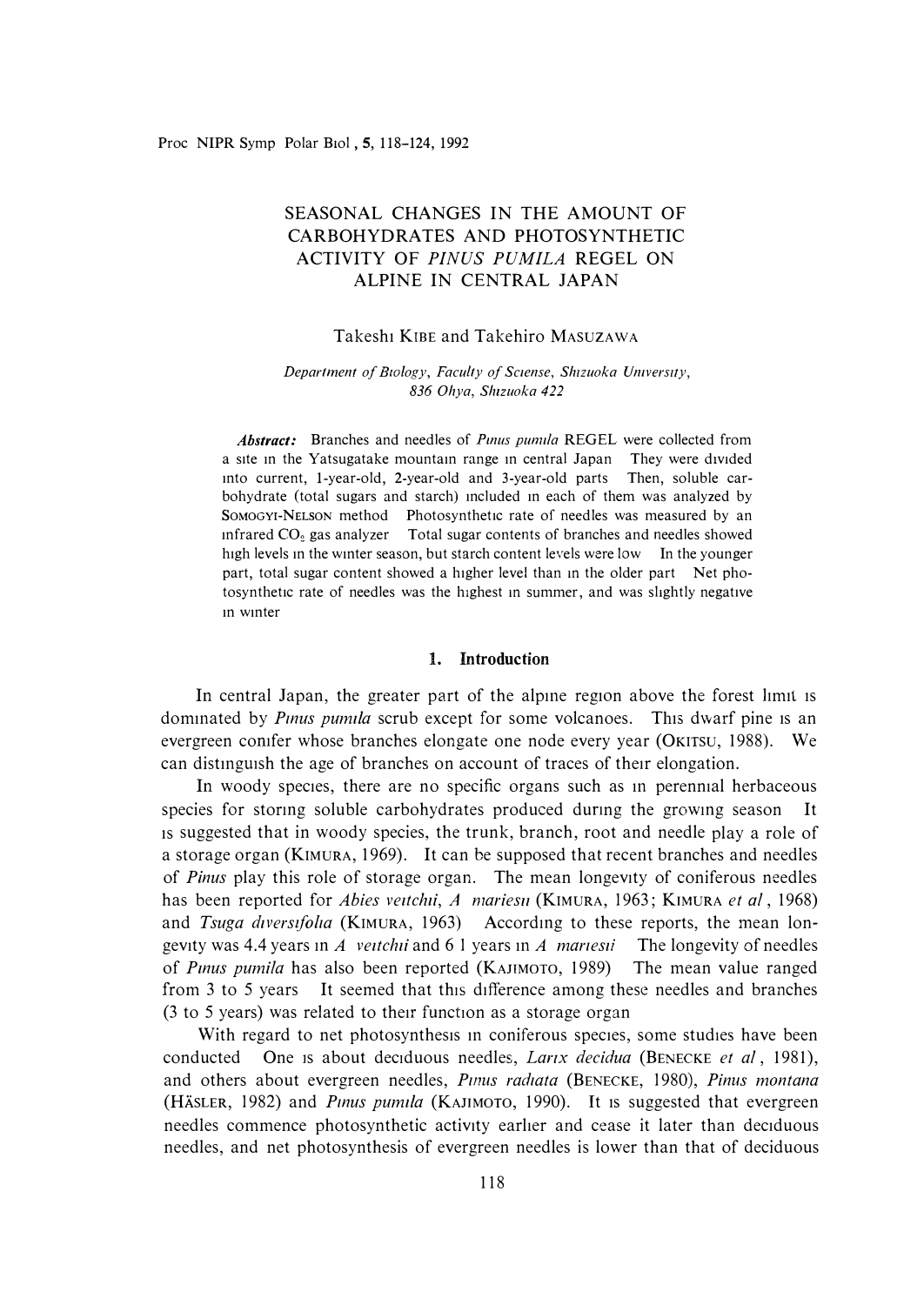**needles. This lower rate of net photosynthesis is compensated for by a longer photosynthetic period than in deciduous needles (TRANQUILLINI, 1979). It can be supposed that evergreen needles of** *Pinus pumila* **commence photosynthetic activity soon after the thaw. However, there are few reports on the photosynthesis of evergreen**  needles at the timberline all through the year. Thus, more study of *Pinus pumila* **in relation to its photosynthetic activity is required to understand the existence of a**  *Pinus pumila* **belt at the timberline.** 

**The aim of this study is to clarify the role of branches and needles as storage organ, and to clarify the advantage in evergreen needles under extreme environment by measurement of photosynthetic activity through out the year.** 

## **2. Materials and Methods**

#### *2.1. Sample collection*

**The study site is located on the Yatsugatake mountain range in central Japan. This mountam range consists of composite volcano, and 1s mainly composed of two ranges, north and south ranges. The study site, at about 2400 m a. s. 1., 1s set on the**  north range. Dwarf woody species such as *Pinus pumila* and *Rhododendron brachycarpum* dominate there, and below this zone, *Abies veitchii, A. mariesii, Tsuga diverszfolia* **dominate.** 

**Samples were collected a total of eight times over a 14 month prenod from May 1989 to June 1990. The samples consisted of branches and needles, which were divided into four age groups: current year, I-year-old, 2-year-old, and 3-year-old. For the measurement of photosynthesis, samples were taken from branches both below and above the snows in the winter. After collection at the study site, the samples were taken the same day to the laboratory at Shizuoka University for analysis.** 

#### *2.2. Measurement of net photosynthetic rate*

In the morning after collection, the photosynthetic rates of the needles were meas**ured with an open gas-exchange system using an infrared CO**2 **gas analyzer (Fuji Electric Co., Ltd.). Current to 3-year-old needles were used as samples. Before measurement they were treated in a growth box which was kept at l 5**°**C and about 20 klx. The open air was fed into a temperature and relative humidity control unit. Then conditioned air (15**°**C, 80 % humidity) was transported to an assimilation chamber (Koito Industries Ltd.). The samples were set in the chamber and their cut ends immersed in a small plastic box filled with water. Metal halide lamps (Mitsubishi Electric Co., Ltd.) were used for 1llumination and light intensity was measured in lux with a selenium photometer (Toshiba).** 

### *2.3. Measurement of content of carbohydrate*

**Branches and needles were dried in a convection oven (Tabai Espec Corp.) at 80**°**C**  for 48 hours. Five samples per each age were used for this measurement. Each dried sample was ground to fine powder with a mill (Yoshida seisakusho). The **powder was boiled in 80 % ethanol for 3 hours. This solution was filtered through**  Millipore filter, and the extract was evaporated. The water-soluble fraction of this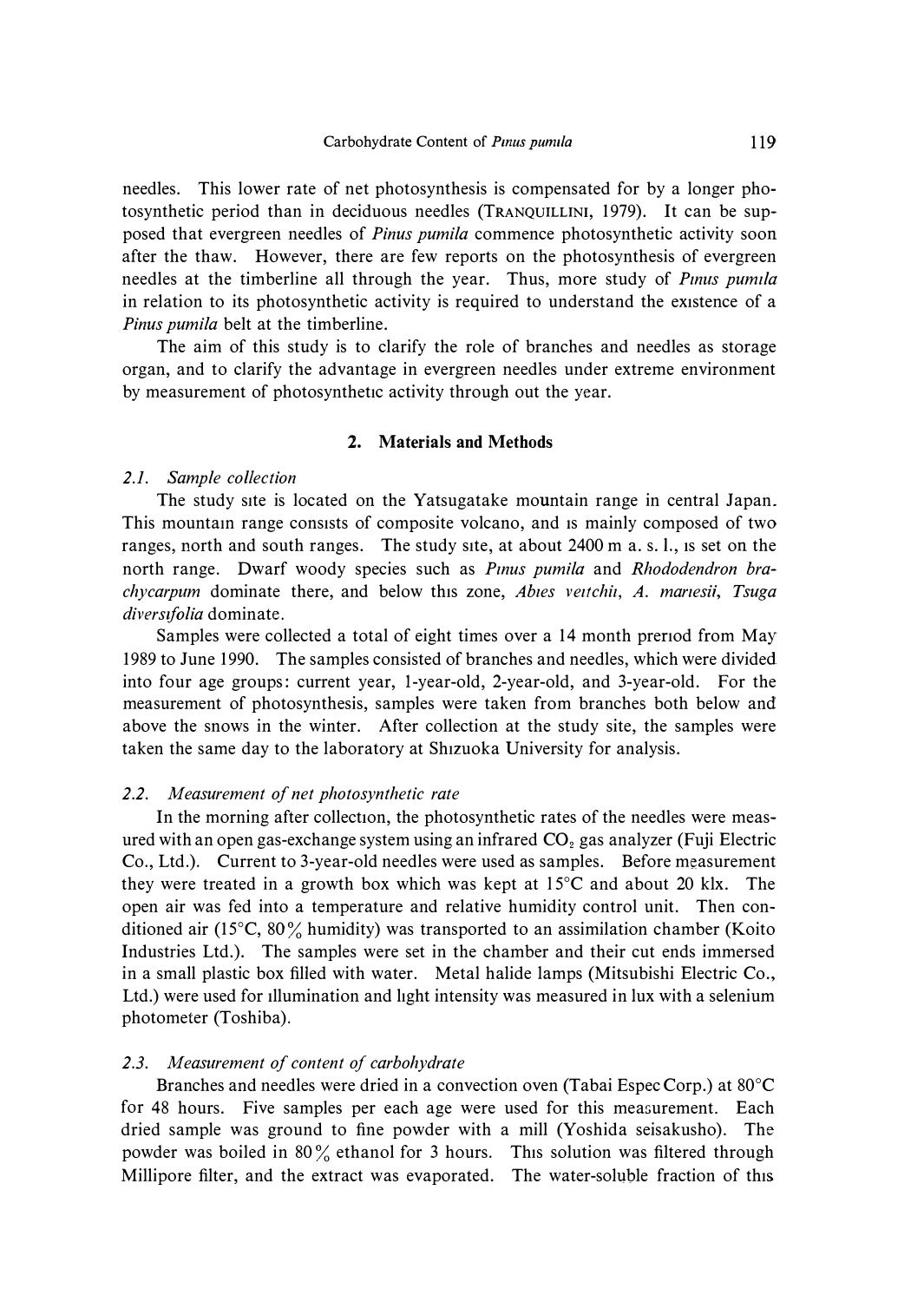**was hydrolyzed for 3 hours with 0.2% hot HCl and was used for the determmation of total sugar. The filtered residue was extracted with hot water for 3 hours, then filtered agam. And the extract was hydrolyzed agam. This hydrolyzed extract was used for the determmation of starch Then, content of soluble carbohydrate (total sugar, starch) was measured by modified SOMOGYI-NELSON method (MASUZAWA, 1977).** 

### **3. Results and Discussion**

## *3.1. Photosynthesis*

**The rate of net photosynthesis of the needles on 3 March is shown m Table 1.**  From late November to May, the site was covered with much snow. *Pinus pumila* **scrub was almost covered with snow. In the early wmter, snow accumulates on the bush As the depth of snow mcreases, the accumulated snow becomes compact and**  crusty as a result of wind action (OKITSU and ITO, 1984). In the needles attached to **the branches above the snow, net photosynthesis showed negative values. Similarly, the rate of net photosynthesis for needles collected below the snow was also negative.**  However, under the high light condition (10 to 30 klx) the net photosynthetic rate of **needles below the snow showed a slightly higher level than that of needles above the snow. In other evergreen woody species, wmter dormancy of photosynthesis has been reported (TRANQUILLINI, 1979). This dormancy is not solely induced by cold temperature. In this measurement, similar dormancy was recognized** 

**Table 2 shows the net photosynthesis of needles m early spring season (22 May). The snow around the study site thawed m late May of 1989. After the thaw, branches of** *P. pumila* **were exposed again. The photosynthetic rate of needles above the snow** 

| Illuminance (klx) | Net photosynthesis (mgCO <sub>2</sub> $g^{-1}$ d wt h <sup>-1</sup> ) |                    |
|-------------------|-----------------------------------------------------------------------|--------------------|
|                   | Needles above snow                                                    | Needles below snow |
| 0                 | $-0.98$                                                               | $-1$ 13            |
| 4                 | $-0.80$                                                               | $-0.93$            |
| 11                | $-0.64$                                                               | $-0.06$            |
| 30                | $-0.38$                                                               | $-0.09$            |

*Table 1 Net photosynthesis of needles (current to 3-year-old) above and below snow measured on 3 March.* 

*Table 2 Net photosynthesis of needles (current to 3-year-old) above and below snow measured on 22 May* 

| Illuminance $(kx)$ | Net photosynthesis (mgCO <sub>2</sub> $g^{-1}$ d wt $\cdot h^{-1}$ ) |                    |
|--------------------|----------------------------------------------------------------------|--------------------|
|                    | Needles above snow                                                   | Neddles below snow |
| 0                  | $-0.36$                                                              | $-0.54$            |
| 16                 | $-0.24$                                                              | $-0.08$            |
| 12                 | $+0.33$                                                              | $+0.42$            |
| 22                 | $+0.79$                                                              | $+0.60$            |
| 38                 | $+1.45$                                                              | $+1$ 22            |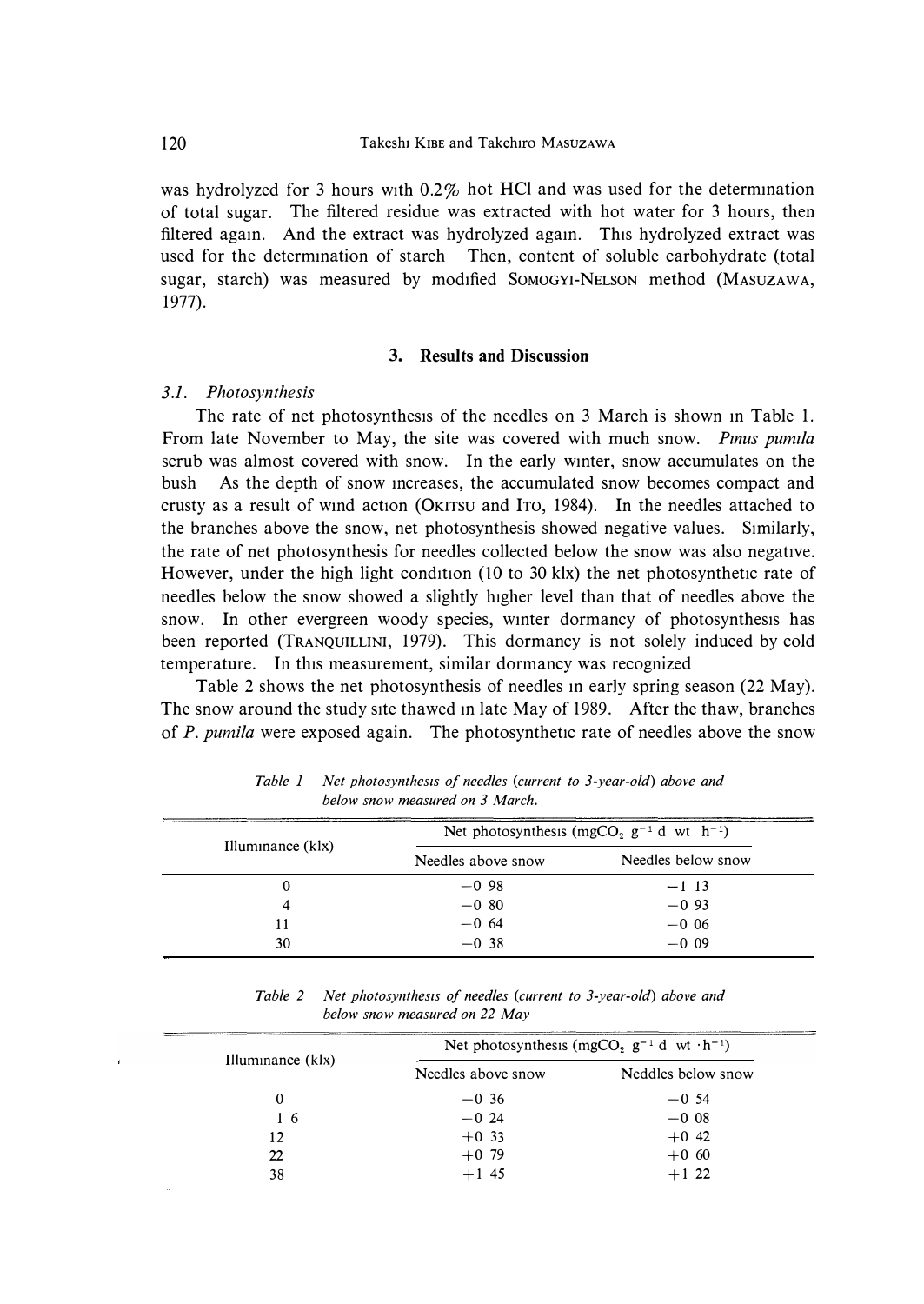

*Fig. 1. Net photosynthesis of needles (current to 3-year-old) of Pinus pumila at 15<sup>°</sup>C.* 



*Ftg 2 Seasonal change m dry weight of a single needle leaf. Vertical !me represents one standard error of the mean*  $(n \ge 17)$ .

**shows a lower level under low light intensity (0 to 1.6 klx). On the other hand, that of needles below the snow shows a relatively high level. Under high light intensity (12 to 38 klx) the rate of needles above the snow shows a higher level, whereas that of needles below the snow shows a lower level.** 

**Figure 1 shows the seasonal change in net photosynthesis of the needles. The**  rate attained its highest level at a light saturation point of about 4.5 mgCO<sub>2</sub>·g<sup>-1</sup> d.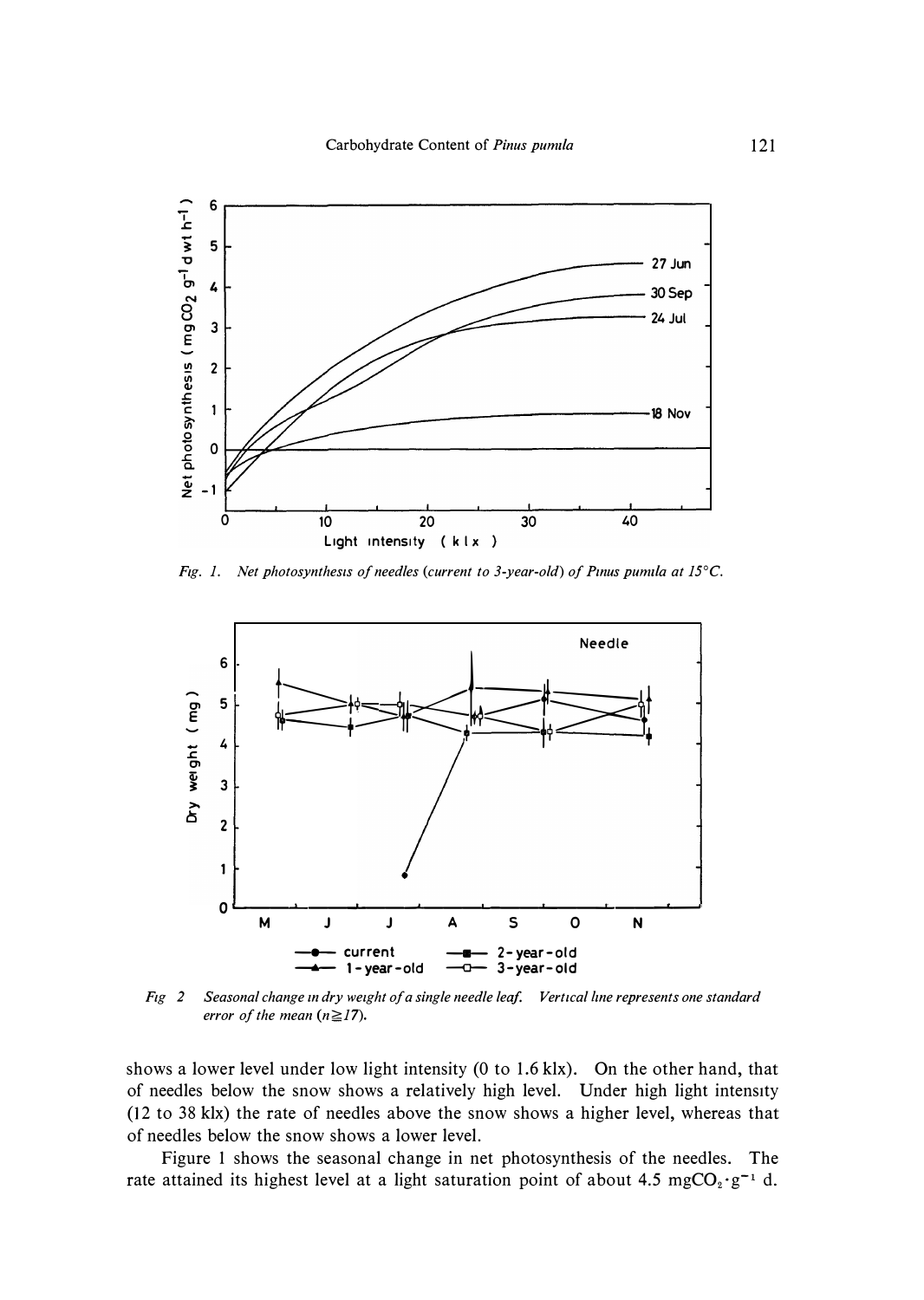

*Fig* 3 Seasonal change in the amount of carbohydrate (as  $%$  d wt.) of branches. Symbols are *the same as Fig 2. Vertical line represents one standard error of the mean*  $(n=3)$ 



*Fig 4. Seasonal change in the amount of carbohydrate (as*  $%$  *d wt) of needles. Symbols are the same as Fig 2. Vertical line represents one standard error of the mean*  $(n=3)$ *.* 

wt.  $\cdot$ h<sup>-1</sup> on 27 June. From early summer to early fall, the photosynthetic rate at the light saturation point maintained 3 to 4.5 mg. In late fall (Nov.), *P. pumila* scrub **was exposed to cold wmd, so the photosynthetic rate showed a very low level less**  than 1 mg. It can be supposed that needles of *P. pumila* at this study site begin pho**tosynthesis as soon as the light condition becomes good m the sprmg, and mamtain a high level of photosynthetic activity till fall. However, in wmter, under a low light condition due to packmg of snow, the activity of snowpacked needles lowers till next**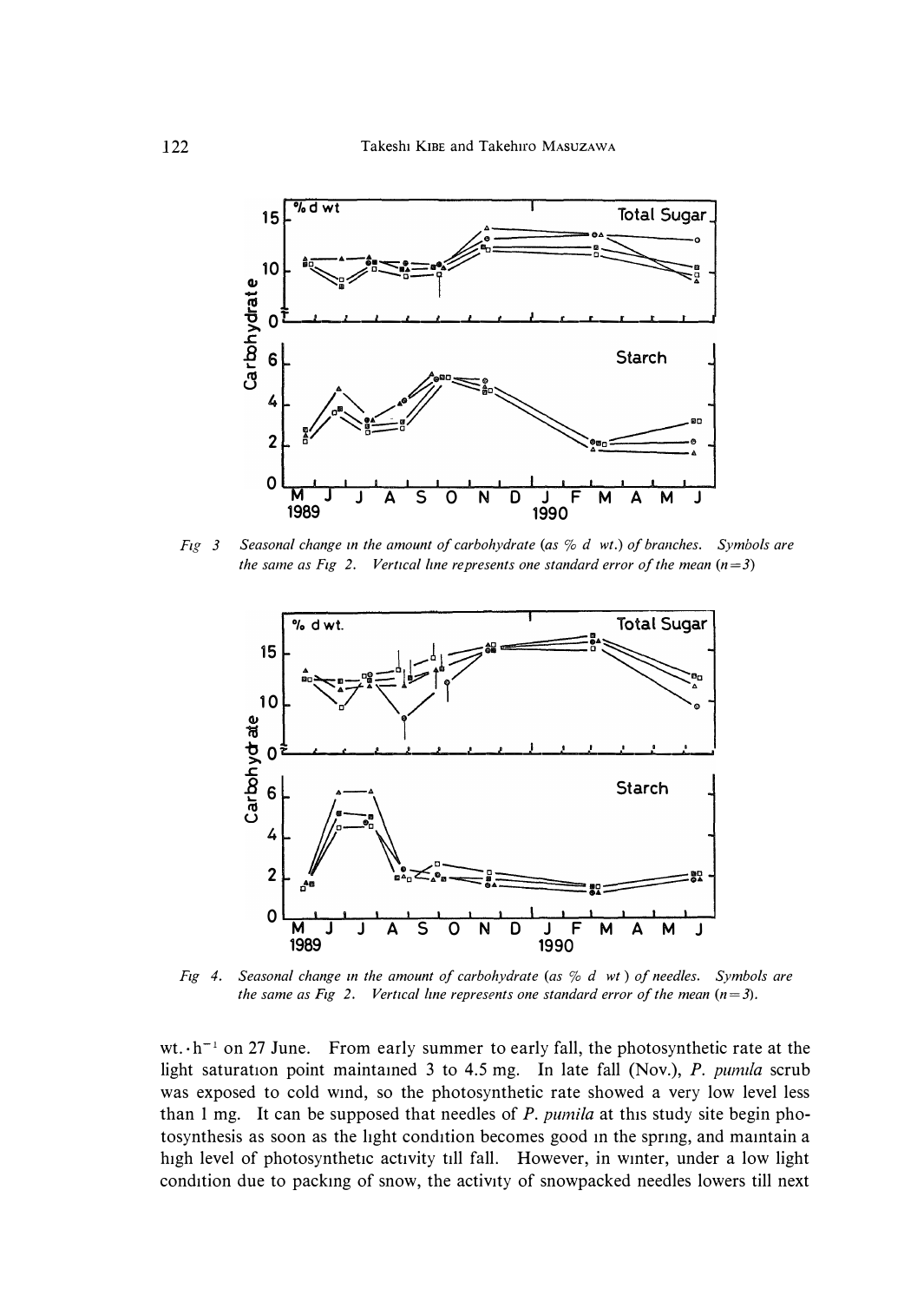**sprmg, whereas the activity of exposed needles was at a lower level because of exposure to the wind.** 

#### *3.2. Carbohydrate content*

**Figure 2 shows the seasonal change m the dry weight of each age of needle. Current needles elongated m one month from late July to late August, and attained to 5 mg in September. Except for current needles, the weight of a single needle was nearly constant ( about 5 mg) all through the growmg season with slight fluctuation.** 

**Figure 3 shows seasonal changes in the amount of carbohydrates in the branches. Total sugar content was lower in summer than in winter. The highest level of 14.3% d. wt. was found in I-year-old branches m November. The lowest level was 8.8% d. wt. of 2-year-old branches in June. Starch content of branches maintained low**  levels in the spring, then increased temporarily toward June, and then increased toward **September. In fall, the content showed the highest level of 5.4% d. wt., then the rate decreased toward mid-wmter.** 

Figure 4 shows the seasonal change in the amount of carbohydrates in the needles. Total sugar content was low in summer and then increased toward winter. The highest **level was 16.5% d. wt. m March. The rate decreased toward early spring. In early growmg season, 1t reached almost the same level as in the year before. Starch content of needles was at a high level durmg summer (from June to August). Except the summer season, the level was nearly constant, about 2%.** 

**In the summer, the starch content showed high levels, and the total sugar content was low (Figs. 3 and 4). The peak of starch content was from June to July in the needles, and was from September to November m the branches. On the contrary, in the wmter season, the total sugar content maintained a high level, and starch content declmed till the next spring (Figs. 3 and 4). It can be supposed that carbohydrate gained as starch by photosynthesis in summer was transported from needles to branches till fall, and transformed to sugar in the late growing season, and restored in branches and needles as sugar in the winter season. These results suggest the role of branches and needles as storage organs. The high level of total sugar in winter may be related to cold tolerance.** 

#### *References*

- **BENECKE, U. (1980):** Photosynthesis and transpiration of *Pinus radiata* D. Don under natural cond<sub>1</sub>tions in a forest stand Oecologia (Berl ), 44, 192-198
- *BENECKE ,* u., *SHULZE, E.-D, MATYSSEK, R and HAVRANEK,* w. *M. (1981): Environmental control*  of CO<sub>2</sub>-assimilation and leaf conductance in *Larix decidua* Mill. I. A comparison of contras*tmg natural environment Oecologia (Berl ), 50, 54-61.*
- HASLER, R. (1982): Net photosynthesis and transpiration of *Pinus montana* on east and north *facmg slopes at alpine t1mberlme Oecologia (Berl ), 54, 14-22*
- KAJIMOTO, T. (1989): Above ground biomass and litterfall of *Pinus pumila* scrubs growing on the *K*<sub>1so</sub> moutain range in central Japan Ecol. Res , 4, 55-69.
- *KAJIMOTO, T. (1990): Photosynthesis and respiration of Pmus pum1la needles m relation to needle age and season. Ecol. Res , 5, 333-340*
- *KIMURA, M. (1963): Dynamics of vegetation m relation to soil development m northern Yatsugatake mountains. Jpn. J. Bot., 18, 255-287.*